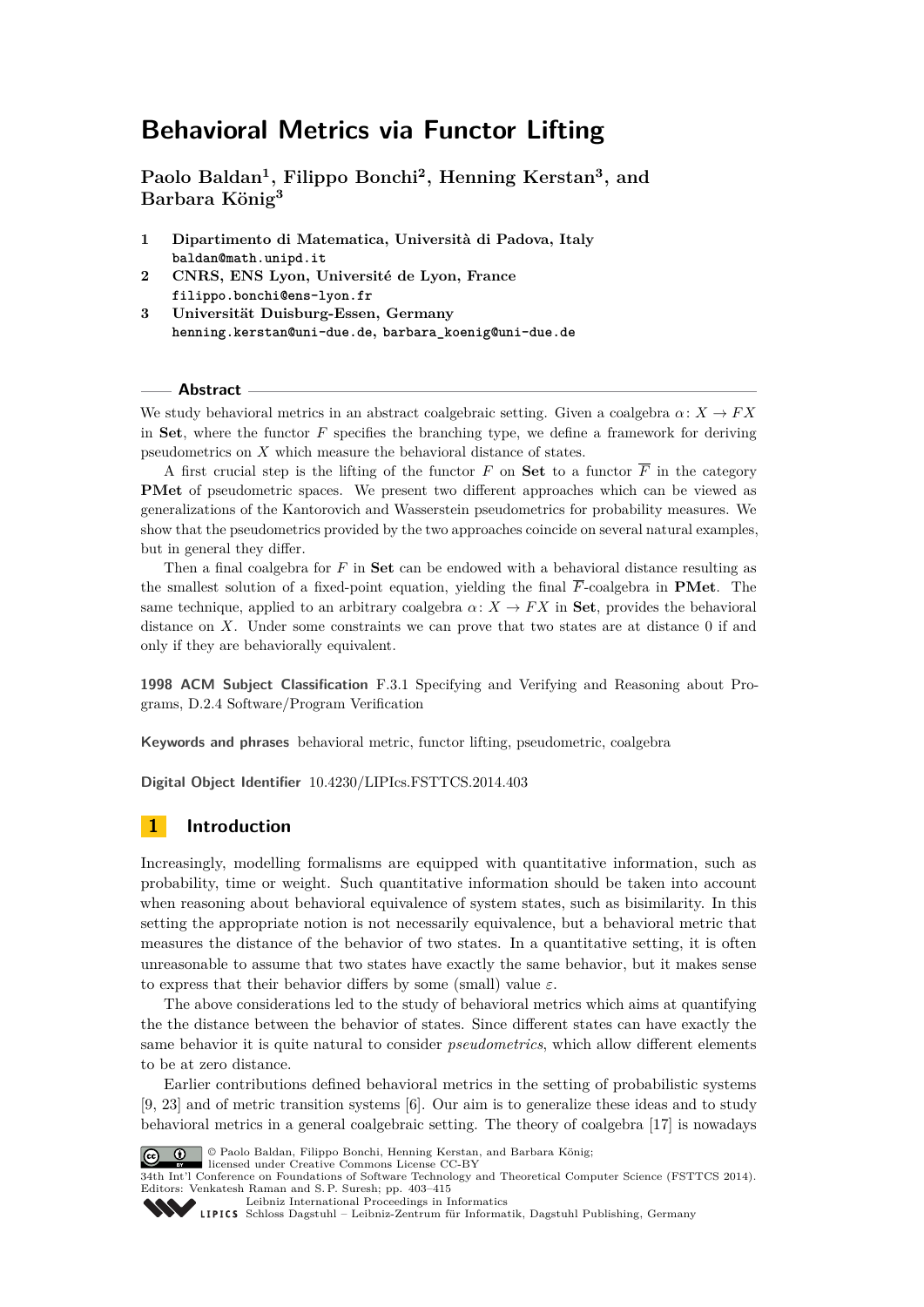a well-established tool for defining and reasoning about various state based transition systems such as deterministic, nondeterministic, weighted or probabilistic automata. Hence, it is the appropriate setting to ask and answer general questions about behavioral metrics.

- *How can we define behavioral metrics for transition systems with different branching types?* We provide a coalgebraic framework in the category of pseudometric spaces **PMet** that allows to define and reason about such metrics.
- *Are the behavioral metrics canonical in some way?* We provide a natural way to define m. metrics by lifting functors from **Set** to the category of pseudometric spaces. In fact, we study two liftings: the Kantorovich and the Wasserstein lifting and observe that they coincide in many cases. This provides us with a notion of canonicity and justification for the choice of metrics.
- *Does the measurement of distances affect behavioral equivalence?* If we start by considering coalgebras in **PMet** (as, e.g., in [\[23\]](#page-12-0)), it is not entirely clear a priori whether the richer categorical structure influences the notion of behavioral equivalence. In our setting we start with coalgebras in **Set** and put distance measurements "on top", showing that, under some mild constraints, the original notion of behavioral equivalence is not compromised, in the sense that two states are behaviorally equivalent iff their distance is 0.
- *Are there generic algorithms to compute metrics?* Coalgebra is a valuable tool to define generic methods that can be instantiated to concrete cases in order to obtain prototype algorithms. In our case we give a (high-level) procedure for computing behavioral distances on a given coalgebra, based on determining the smallest solution of a fixed-point equation.

A central contribution of this paper is the lifting of a functor *F* from **Set** to **PMet**. Given a pseudometric space  $(X, d)$ , the goal is to define a suitable pseudometric on  $FX$ . Such liftings of metrics have been extensively studied in transportation theory [\[24\]](#page-12-2), e.g. for the case of the (discrete) probability distribution functor, which comes with a nice analogy: assume several cities (with fixed distances between them) and two probability distributions *s, t* on cities, representing supply and demand (in units of mass). The distance between *s, t* can be measured in two ways: the first is to set up an optimal transportation plan with minimal costs (in the following also called coupling) to transport goods from cities with excess supply to cities with excess demand. The cost of transport is determined by the product of mass and distance. In this way we obtain the Wasserstein distance. A different view is to imagine a logistics firm that is commissioned to handle the transport. It sets prices for each city and buys and sells for this price at every location. However, it has to ensure that the price function is nonexpansive, i.e., the difference of prices between two cities is smaller than the distance of the cities, otherwise it will not be worthwhile to outsource this task. This firm will attempt to maximize its profit, which can be considered as the Kantorovich distance of *s, t*. The Kantorovich-Rubinstein duality informs us that these two views lead to the exactly same result, a very good argument for the canonicity of this notion of distance.

It is our observation that these two notions of distance lifting can analogously be defined for arbitrary functors *F*, leading to a rich general theory. The lifting has an evaluation function as parameter. As concrete examples, besides the probability distribution functor, we study the (finite) powerset functor (resulting in the Hausdorff metric) and the coproduct and product bifunctors. In the case of the product bifunctor we consider different evaluation functions, each leading to a well-known product metric. The Kantorovich-Rubinstein duality holds for these functors, but it does not hold in general (we provide a counterexample).

After discussing functor liftings, we define coalgebraic behavioral pseudometrics and answer the questions above. Specifically we show how to compute distances on the final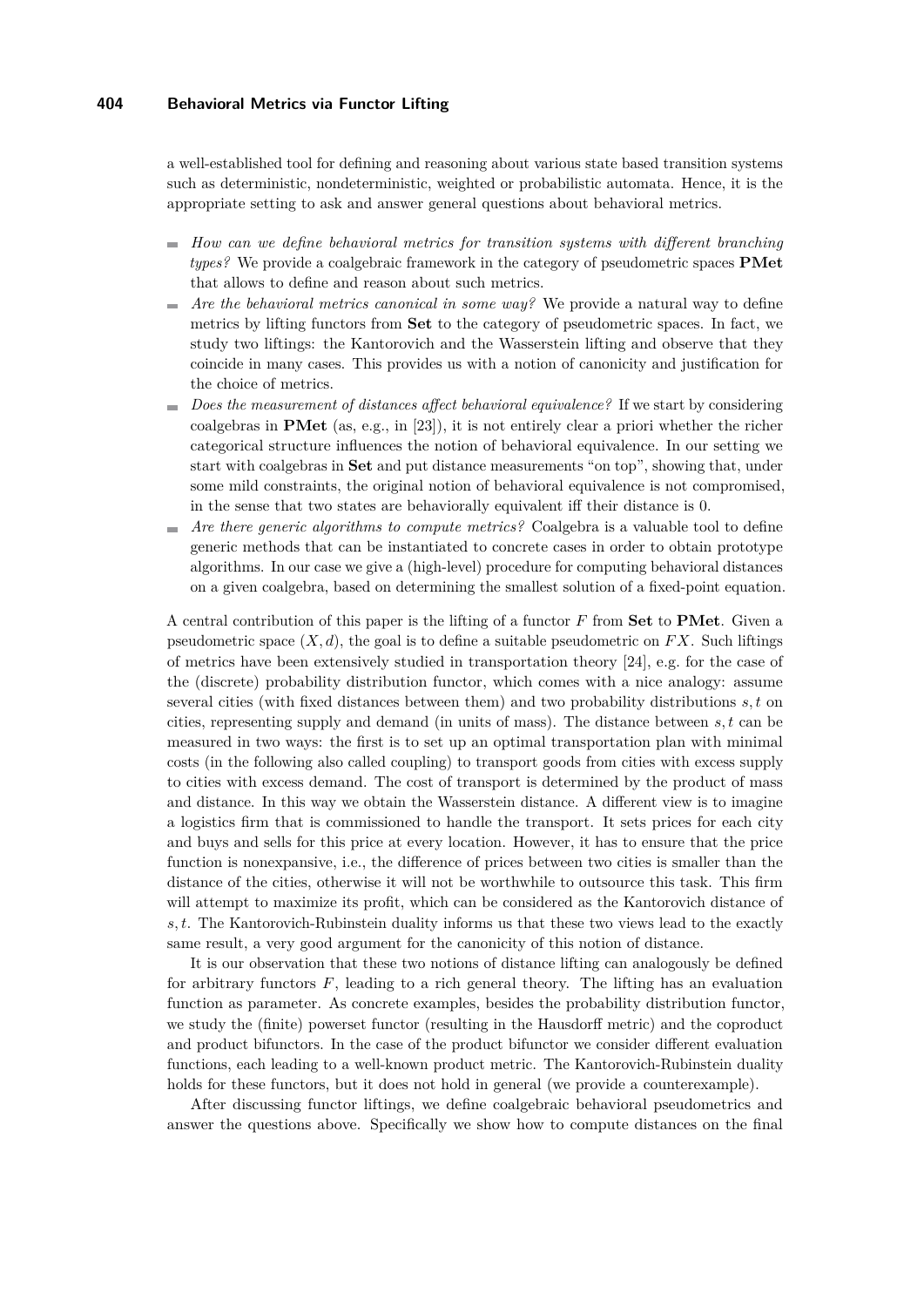coalgebra as well as on arbitrary coalgebras via fixed-point iteration and we prove that the pseudometric obtained on the final coalgebra is indeed a metric. In [\[3\]](#page-11-3) we discuss a fibrational perspective on our work and we compare with [\[13\]](#page-11-4). All proofs for our results are in [\[3\]](#page-11-3).

## **2 Preliminaries, Notation and Evaluation Functions**

We assume that the reader is familiar with the basic notions of category theory, especially with the definitions of functor, product, coproduct and weak pullbacks.

For a function  $f: X \to Y$  and sets  $A \subseteq X, B \subseteq Y$  we write  $f[A] := \{f(a) | a \in A\}$  for the *image* of *A* and  $f^{-1}[B] = \{a \in A \mid f(x) \in B\}$  for the *preimage* of *B*. If  $Y \subseteq [0, \infty]$  and *f, g* : *X*  $\rightarrow$  *Y* are functions we write *f*  $\leq$  *g* when  $\forall$ *x*  $\in$  *X* : *f*(*x*)  $\leq$  *g*(*x*).

Given a natural number  $n \in \mathbb{N}$  and a family  $(X_i)_{i=1}^n$  of sets  $X_i$  we denote the projections of the (cartesian) product of the  $X_i$  by  $\pi_i^n$ :  $\prod_{i=1}^n X_i \to X_i$ , or just by  $\pi_i$  if *n* is clear from the context. For a source  $(f_i: X \to X_i)_{i=1}^n$  we denote the unique mediating arrow to the product by  $\langle f_1, \ldots, f_n \rangle: X \to \prod_{i=1}^n X_i$ . Similarly, given a family of arrows  $(f_i: X_i \to Y_i)_{i=1}^n$ , we write  $f_1 \times \cdots \times f_n = \langle f_1 \circ \pi_1, \ldots, f_n \circ \pi_n \rangle: \prod_{i=1}^n X_i \to \prod_{i=1}^n Y_i$ .

We quickly recap the basic ideas of coalgebras. Let  $F$  be an endofunctor on the category **Set** of sets and functions. An *F*-coalgebra is just a function  $\alpha: X \to FX$ . Given another *F*-coalgebra  $\beta: Y \to FY$  a coalgebra homomorphism from  $\alpha$  to  $\beta$  is a function  $f: A \to B$ such that  $\beta \circ f = F f \circ \alpha$ . We call an *F*-coalgebra  $\kappa : \Omega \to F\Omega$  *final* if for any other coalgebra  $\alpha: X \to FX$  there is a unique coalgebra homomorphism  $[$   $]$ :  $X \to \Omega$ . The final coalgebra need not exist but if it does it is unique up to isomorphism. It can be considered as the universe of all possible behaviors. If we have an endofunctor *F* such that a final coalgebra *κ*:  $Ω → FΩ$  exists then for any coalgebra *α*:  $X → FX$  two states  $x_1, x_2 ∈ X$  are said to be *behaviorally equivalent* if and only if  $[[x_1]] = [[x_2]]$ .

We now introduce some preliminaries about (pseudo)metric spaces. Our (pseudo)metrics assume values in a closed interval  $[0, \top]$ , where  $\top \in (0, \infty]$  is a fixed maximal element (for our examples we will use  $\top = 1$  or  $\top = \infty$ ). In this way the set of (pseudo)metrics over a fixed set with pointwise order is a complete lattice (since  $[0, \top]$  is) and the resulting category of pseudometric spaces is complete and cocomplete.

▶ Definition 2.1 (Pseudometric, Pseudometric Space). Given a set *X*, a *pseudometric on X* is a function  $d: X \times X \to [0, \top]$  such that for all  $x, y, z \in X$ , the following axioms hold:  $d(x, x) = 0$  (*reflexivity*),  $d(x, y) = d(y, x)$  (*symmetry*),  $d(x, z) \leq d(x, y) + d(y, z)$  (*triangle inequality*). If additionally  $d(x, y) = 0$  implies  $x = y$ , *d* is called a *metric*. A *(pseudo)metric* space is a pair  $(X, d)$  where *X* is a set and *d* is a (pseudo)metric on *X*.

By  $d_e$ :  $[0, \top]^2 \to [0, \top]$  we denote the ordinary Euclidean distance on  $[0, \top]$ , i.e.,  $d_e(x, y) =$  $|x - y|$  for  $x, y \in [0, \top] \setminus \{\infty\}$ , and – where appropriate –  $d_e(x, \infty) = \infty$  if  $x \neq \infty$  and  $d_e(\infty, \infty) = 0$ . Addition is defined in the usual way, in particular  $x + \infty = \infty$  for  $x \in [0, \infty]$ .

Hereafter, we only consider those functions between pseudometric spaces that do not increase distances.

 $\blacktriangleright$  **Definition 2.2** (Nonexpansive Function, Isometry). Let  $(X, d_X)$ ,  $(Y, d_Y)$  be pseudometric spaces. A function  $f: X \to Y$  is called *nonexpansive* if  $d_Y \circ (f \times f) \leq d_X$ . In this case we write  $f: (X, d_X) \to (Y, d_Y)$ . If equality holds, *f* is called an *isometry*.

For our purposes it will turn out to be useful to consider the following alternative characterization of the triangle inequality using the concept of nonexpansive functions.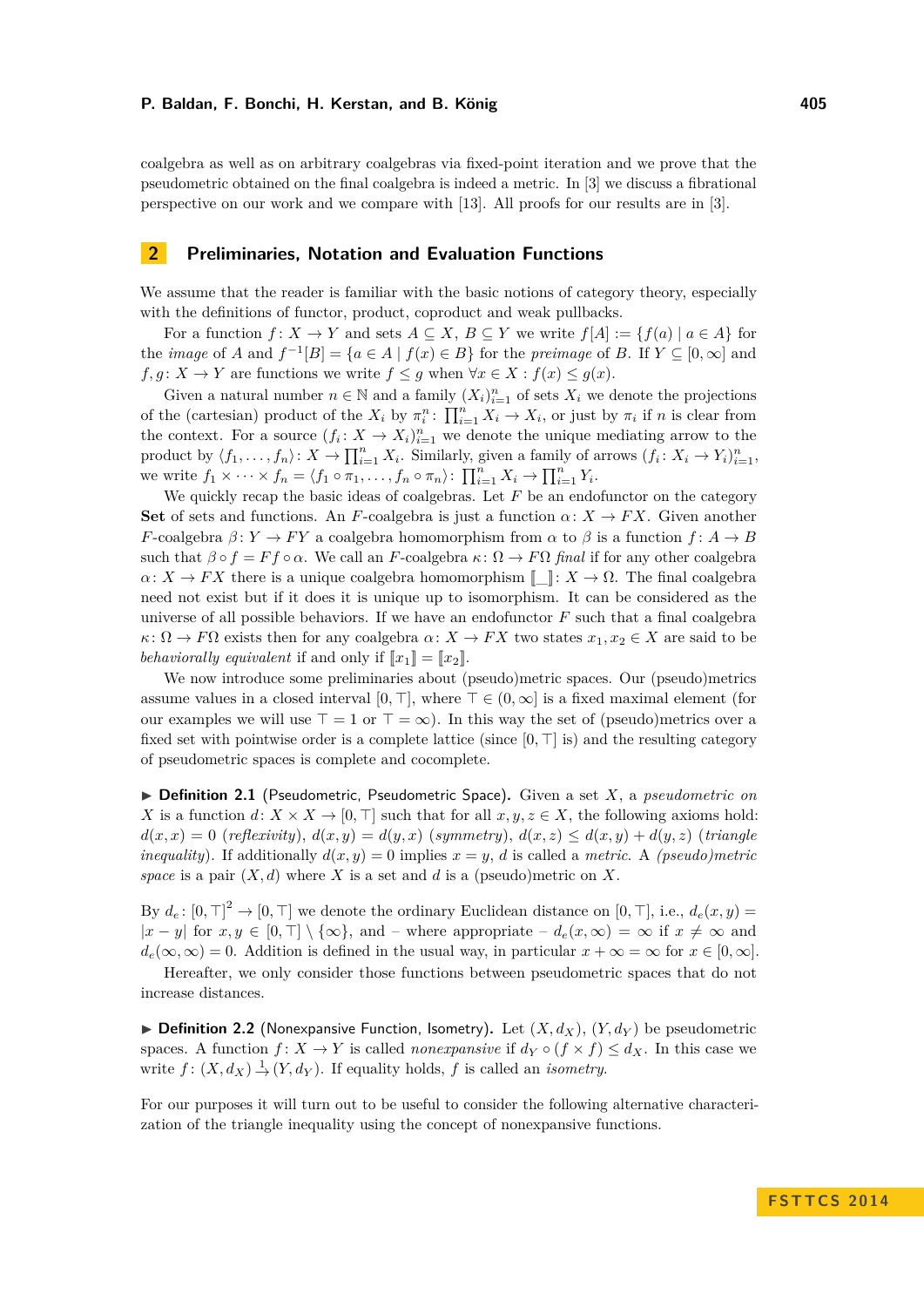**Lemma 2.3.** *A reflexive and symmetric function*  $d: X^2 \to [0, \top]$  *satisfies the triangle inequality iff for all*  $x \in X$  *the function*  $d(x, \_): X \to [0, \top]$  *is nonexpansive.* 

As stated before, our definition of a pseudometric gives rise to a suitably rich category.

**► Definition 2.4** (Category of Pseudometric Spaces). For a fixed  $\top \in (0, \infty]$  we denote by **PMet** the category of all pseudometric spaces and nonexpansive functions.

This category is complete and cocomplete (see [\[3\]](#page-11-3)) and, in particular, it has products and coproducts as we will see in Examples [5.1](#page-8-0) and [5.2.](#page-8-1) We now introduce two motivating examples borrowed from [\[23\]](#page-12-0) and [\[6\]](#page-11-1).

<span id="page-3-1"></span>► Example 2.5 (Probabilistic Transition Systems and Behavioral Distance). We regard probabilistic transition systems as coalgebras of the form  $\alpha \colon X \to \mathcal{D}(X + 1)$ , where  $\mathcal D$  is the probability distribution functor (with finite support) which maps a set *X* to the set  $\mathcal{D}X = \{P: X \to [0,1] \mid \sum_{x \in X} P(x) = 1, P \text{ has finite support}\}\$ and a function  $f: X \to Y$  to the function  $\mathcal{D}f: \mathcal{D}X \to \mathcal{D}Y, P \mapsto \lambda y. \sum_{x \in f^{-1}[\{y\}]} P(x)$ . Here  $\alpha(x)(y)$ , for  $x, y \in X$ , denotes the probability of a transition from a state *x* to *y* and  $\alpha(x)(\checkmark)$  stands for the probability of terminating from x (we use  $\checkmark$  for the single element of the set 1).

In [\[23\]](#page-12-0) a metric for the continuous version of these systems is introduced, by considering a discount factor  $c \in (0, 1)$ . In the discrete case we obtain the behavioral distance  $d: X^2 \to [0, 1]$ , defined as the least solution of the equation  $d(x, y) = \overline{d}(\alpha(x), \alpha(y))$ , where  $x, y \in X$  and  $\overline{d}$ :  $(\mathcal{D}(X + 1))^2 \rightarrow [0, 1]$  is defined in two steps: First,  $\hat{d}$ :  $(X + 1)^2 \rightarrow [0, 1]$  is defined as  $\hat{d}(x, y) = c \cdot d(x, y)$  if  $x, y \in X$ ,  $\hat{d}(\checkmark, \checkmark) = 0$  and 1 otherwise. Then, for all  $P_1, P_2 \in \mathcal{D}(X + 1)$ ,  $\overline{d}(P_1, P_2)$  is defined as the supremum of all values  $\sum_{x \in X+1} f(x) \cdot (P_1(x) - P_2(x))$ , with  $f: (X + 1, \hat{d}) \stackrel{1}{\rightarrow} ([0, 1], d_e)$  being an arbitrary nonexpansive function. As we will further discuss in [Example 3.3,](#page-5-0)  $\overline{d}$  is the Kantorovich pseudometric given by the space  $(X + 1, \hat{d})$ .

We consider a concrete example from [\[23\]](#page-12-0), illustrated on the left of [Figure 1.](#page-4-0) The behavioral distance of *u* and *z* is  $d(u, z) = 1$  and hence  $d(x, y) = c \cdot \varepsilon$ .

<span id="page-3-2"></span>► Example 2.6 (Metric Transition Systems and Propositional Distances). We give another example based on the notions of [\[6\]](#page-11-1). A finite set  $\Sigma = \{r_1, \ldots, r_n\}$  of propositions is given and each proposition  $r \in \Sigma$  is associated with a pseudometric space  $(M_r, d_r)$ . A valuation *u* is a function with domain  $\Sigma$  that assigns to each  $r \in \Sigma$  an element of  $M_r$ . We denote the set of all valuations by  $\mathcal{U}[\Sigma]$ . A metric transition system is a tuple  $M = (S, \tau, \Sigma, [\cdot])$  with a set *S* of states, a transition relation  $\tau \subseteq S \times S$ , a finite set  $\Sigma$  of propositions and a valuation [*s*] for each state  $s \in S$ . We write  $\tau(s)$  for  $\{s' \in S \mid (s, s') \in \tau\}$  and require that  $\tau(s)$  is finite.

In [\[6\]](#page-11-1) the propositional distance between two valuations is given by  $p\bar{d}(u, v)$  =  $\max_{r \in \Sigma} d_r(u(r), v(r))$  for  $u, v \in \mathcal{U}[\Sigma]$ . The (undirected) branching distance  $d: S \times S \to \mathbb{R}_0^+$ is defined as the smallest fixed-point of the following equation, where  $s, t \in S$ :

<span id="page-3-0"></span>
$$
d(s,t) = \max \left\{ \overline{pd}([s],[t]), \max_{s' \in \tau(s)} \min_{t' \in \tau(t)} d(s',t'), \max_{t' \in \tau(t)} \min_{s' \in \tau(s)} d(s',t') \right\}
$$
(1)

Note that, apart from the first argument, this coincides with the Hausdorff distance.

We consider an example which appears similarly in [\[6\]](#page-11-1) (see Figure [1,](#page-4-0) right) with a single proposition  $r \in \Sigma$ , where  $M_r = [0, 1]$  is equipped with the Euclidean distance  $d_e$ . According to [\(1\)](#page-3-0),  $d(x_1, y_1)$  equals the Hausdorff distance of the reals associated with the sets of successors, which is 0*.*3 (since this is the maximal distance of any successor to the closest successor in the other set of successors, here: the distance from  $y_3$  to  $x_3$ ).

In order to model such transition systems as coalgebras we define the following *n*-ary auxiliary functor:  $G(X_1, \ldots, X_n) = \{u : \Sigma \to X_1 + \cdots + X_n \mid u(r_i) \in X_i\}$ . Then coalgebras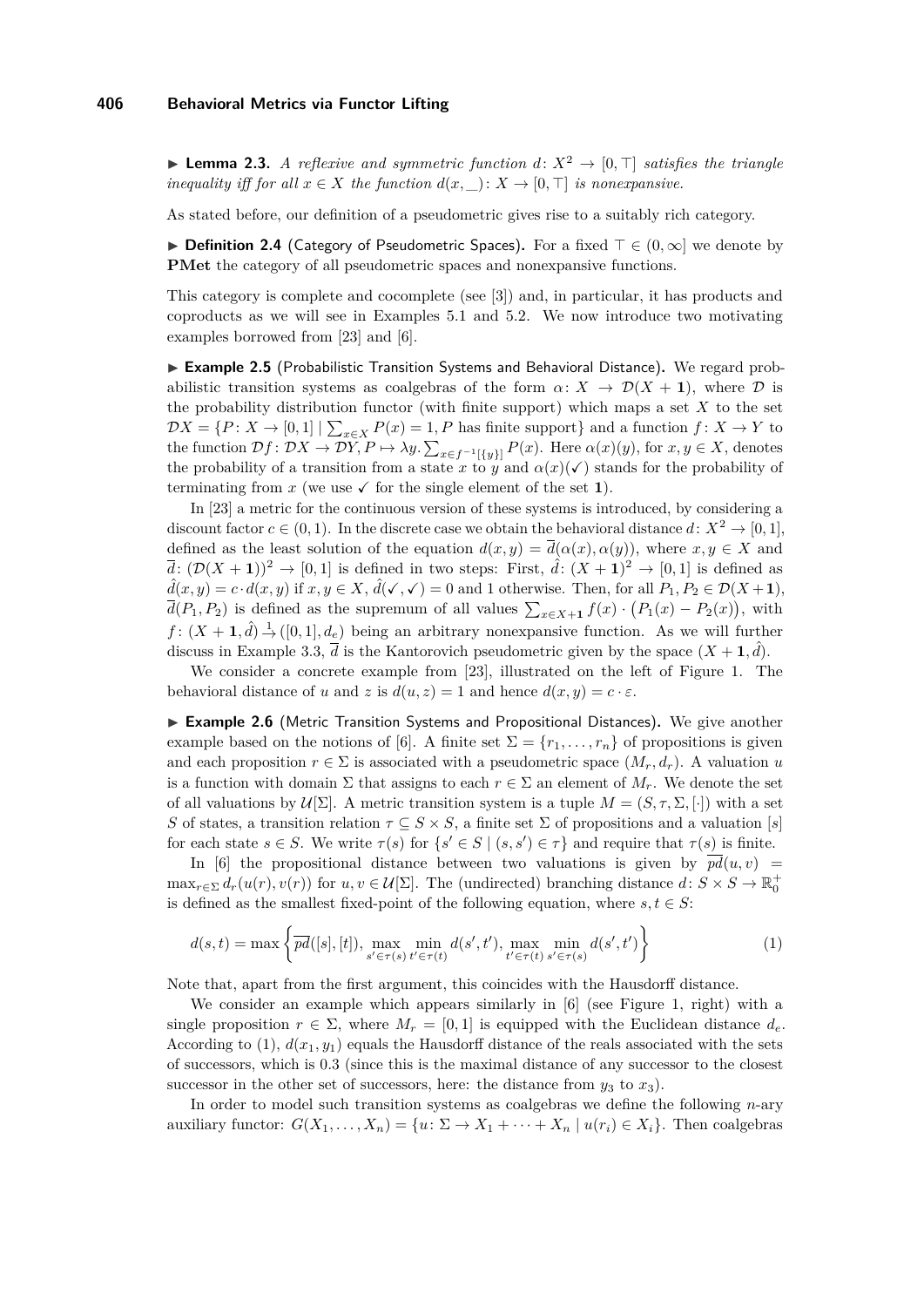<span id="page-4-0"></span>

**Figure 1** A probabilistic transition system (left) and a metric transition system (right).

are of the form  $\alpha: S \to G(M_{r_1}, \ldots, M_{r_n}) \times \mathcal{P}_{\text{fin}}(S)$ , where  $\mathcal{P}_{\text{fin}}$  is the finite powerset functor and  $\alpha(s) = (\lceil s \rceil, \tau(s))$ . As we will see later in [Example 6.7,](#page-10-0) the right-hand side of [\(1\)](#page-3-0) can be seen as lifting a metric *d* on *X* to a metric on  $G(M_{r_1}, \ldots, M_{r_n}) \times \mathcal{P}_{fin}(X)$ .

Generalizing from the examples, we now establish a general framework for deriving such behavioral distances. In both cases, the crucial step is to find, for a functor *F*, a way to lift a pseudometric on *X* to a pseudometric on *F X*. Based on this, one can set up a fixed-point equation and define behavioral distance as its smallest solution. Hence, in the next sections we describe how to lift an endofunctor *F* on **Set** to an endofunctor on **PMet**.

<span id="page-4-3"></span>**► Definition 2.7** (Lifting). Let *U*: **PMet**  $\rightarrow$  **Set** be the forgetful functor which maps every pseudometric space to its underlying set. A functor  $\overline{F}$ : **PMet**  $\rightarrow$  **PMet** is called a *lifting* of a functor  $F:$  **Set**  $\rightarrow$  **Set** if it satisfies  $U \circ \overline{F} = F \circ U$ .

It is not difficult to prove that such a lifting is always monotone on pseudometrics over a common set, i.e. for any two pseudometrics  $d_1 \leq d_2$  on the same set X, we also have  $d_1^F \leq d_2^F$  where  $d_i^F$  are the pseudometrics on *FX* obtained by applying  $\overline{F}$  to  $(X, d_i)$  (see [\[3\]](#page-11-3)). Similarly to predicate lifting of coalgebraic modal logic [\[18\]](#page-11-5), liftings on **PMet** can be conveniently defined via an evaluation function.

▶ Definition 2.8 (Evaluation Function and Evaluation Functor). Let *F* be an endofunctor on **Set**. An *evaluation function* for *F* is a function  $ev_F: F[0, \top] \to [0, \top]$ . Given such a function, we define the *evaluation functor* to be the endofunctor  $\tilde{F}$  on  $\mathbf{Set}/[0, \top]$ , the slice category<sup>[1](#page-4-1)</sup> over  $[0, \top]$ , via  $\widetilde{F}(g) = ev_F \circ Fg$  for all  $g \in \mathbf{Set}/[0, \top]$ . On arrows  $\widetilde{F}$  is defined as *F*.

# **3 Lifting Functors to Pseudometric Spaces à la Kantorovich**

Let us now consider an endofunctor F on **Set** with an evaluation function  $ev_F$ . Given a pseudometric space  $(X, d)$ , our first approach will be to take the smallest possible pseudometric  $d^F$  on *FX* such that, for all nonexpansive functions  $f: (X, d) \rightarrow (0, \top], d_e$ , also  $\widetilde{F}f: (FX, d^F) \stackrel{1}{\rightarrow} ([0, \top], d_e)$  is nonexpansive again, i.e. we want to ensure that for all  $t_1, t_2 \in FX$  we have  $d_e(\tilde{F}f(t_1), \tilde{F}f(t_2)) \leq d^F(t_1, t_2)$ . This idea immediately leads us to the next definition.

<span id="page-4-2"></span>I **Definition 3.1** (Kantorovich Pseudometric and Kantorovich Lifting)**.** Let *F* : **Set** → **Set** be a functor with an evaluation function  $ev_F$ . For every pseudometric space  $(X, d)$  the *Kantorovich pseudometric* on *FX* is the function  $d^{\uparrow F}: FX \times FX \to [0, \top]$ , where for all  $t_1, t_2 ∈ FX:$ 

$$
d^{\uparrow F}(t_1, t_2) := \sup \{ d_e(\widetilde{F}f(t_1), \widetilde{F}f(t_2)) | f: (X, d) \to ([0, \top], d_e) \}.
$$

<span id="page-4-1"></span>The slice category **Set**/[0,  $\top$ ] has as objects all functions *q*:  $X \to [0, \top]$  where *X* is an arbitrary set. Given *g* as before and  $h: Y \to [0, \top]$ , an arrow from *g* to *h* is a function  $\hat{f}: X \to Y$  satisfying  $h \circ \hat{f} = g$ .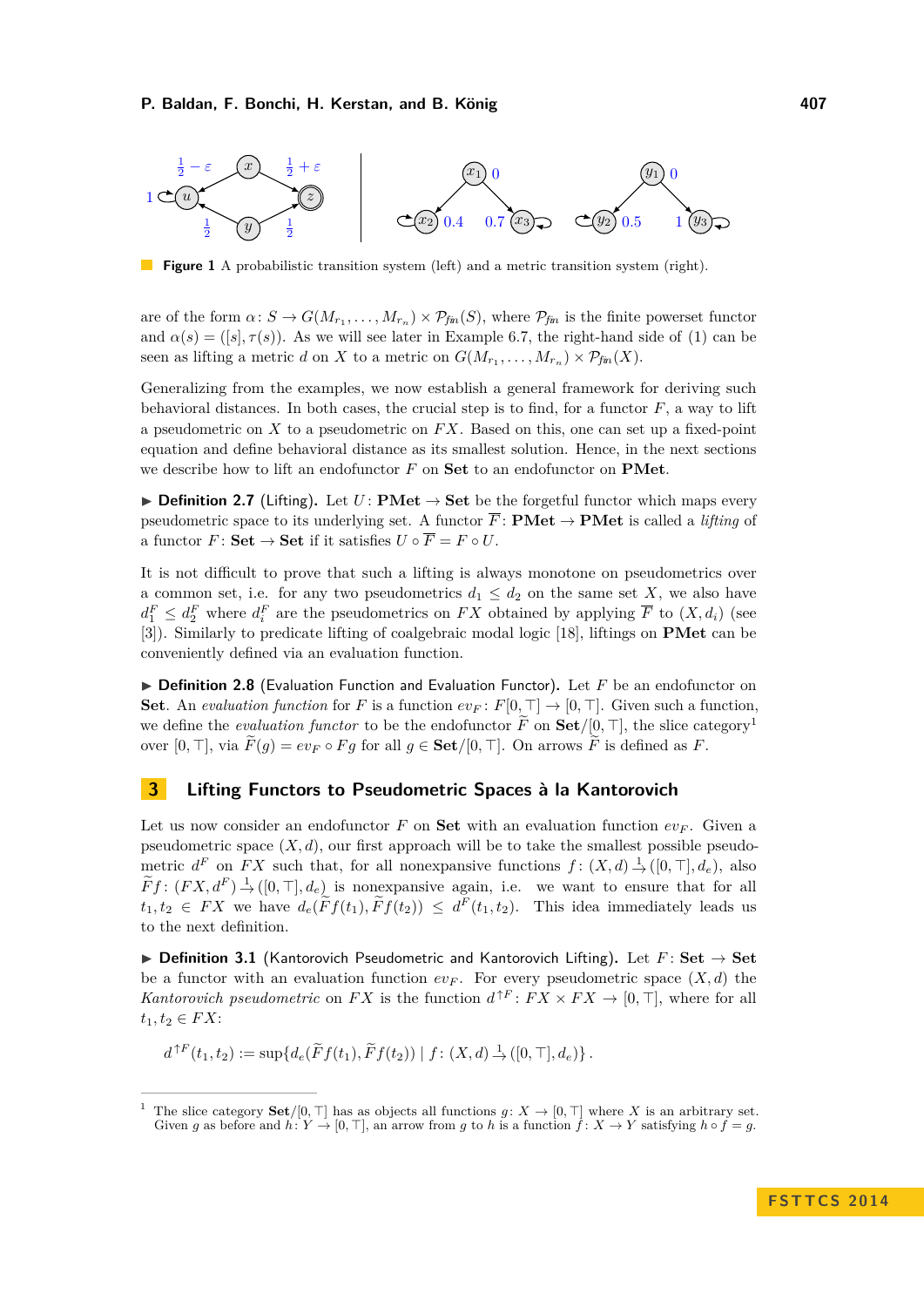The *Kantorovich lifting* of the functor *F* is the functor  $\overline{F}$ : **PMet**  $\rightarrow$  **PMet** defined as  $\overline{F}(X, d) = (FX, d^{\uparrow F})$  and  $\overline{F}f = Ff$ .

It is easy to show that  $d^{\uparrow F}$  is indeed a pseudometric. Since  $\overline{F}$  inherits the preservation of identities and composition of morphisms from *F* we can prove that nonexpansive functions are mapped to nonexpansive functions and isometries to isometries.

**Proposition 3.2.** *The Kantorovich lifting*  $\overline{F}$  *of a functor*  $F$  *preserves isometries.* 

We chose the name *Kantorovich* because our definition is reminiscent of the Kantorovich pseudometric in probability theory. If we take the proper combination of functor and evaluation function, we can recover that pseudometric (in the discrete case) as the first instance for our framework.

<span id="page-5-0"></span>**Example 3.3** (Probability Distribution Functor). We take  $T = 1$ , the probability distribution functor D from [Example 2.5](#page-3-1) and define  $ev_{\mathcal{D}} \colon \mathcal{D}[0,1] \to [0,1], ev_{\mathcal{D}}(P) = \mathbb{E}_P[\mathrm{id}_{[0,1]}] =$  $\sum_{x \in [0,1]} x \cdot P(x)$  yielding  $\widetilde{\mathcal{D}}g(P) = \mathbb{E}_P[g] = \sum_{x \in [0,1]} g(x) \cdot P(x)$  for all  $g \colon X \to [0,1]$ . For every pseudometric space  $(X, d)$  we obtain the Kantorovich pseudometric  $d^{\uparrow \mathcal{D}} : (\mathcal{D}X)^2 \to [0, 1],$  $d^{\uparrow \mathcal{D}}(P_1, P_2) = \sup \{ \sum_{x \in X} f(x) \cdot (P_1(x) - P_2(x)) \mid f: (X, d) \stackrel{1}{\to} ([0, 1], d_e) \}.$ 

In general Kantorovich liftings do not preserve metrics, as shown by the following example.

<span id="page-5-2"></span>► **Example 3.4.** Let  $F:$  Set  $\rightarrow$  Set be given as  $FX = X \times X$  on sets and  $Ff = f \times f$ on functions and take  $\top = \infty$ ,  $ev_F : F[0, \infty] \to [0, \infty]$ ,  $ev_F(r_1, r_2) = r_1 + r_2$ . For a metric space  $(X, d)$  with  $|X| \geq 2$  let  $t_1 = (x_1, x_2) \in FX$  with  $x_1 \neq x_2$  and define  $t_2 := (x_2, x_1)$ . Clearly  $t_1 \neq t_2$  but for every nonexpansive function  $f : (X, d) \to ([0, \top], d_e)$  we have  $\widetilde{F}f(t_1) =$  $f(x_1) + f(x_2) = f(x_2) + f(x_1) = \tilde{F}f(t_2)$  and thus  $d^{\uparrow F}(t_1, t_2) = 0$ .

### **4 Wasserstein Pseudometric and Kantorovich-Rubinstein Duality**

We have seen that our first lifting approach bears close resemblance to the original Kantorovich pseudometric on probability measures. In that context there exists another pseudometric, the Wasserstein pseudometric, which under certain conditions coincides with the Kantorovich pseudometric. We will define a generalized version of the Wasserstein pseudometric and compare it with our generalized Kantorovich pseudometric. To do that we first need to define how we can couple elements of *F X*.

<span id="page-5-4"></span>▶ **Definition 4.1** (Coupling). Let  $F:$  Set  $\rightarrow$  Set be a functor and  $n \in \mathbb{N}$ . Given a set *X* and  $t_i \in FX$  for  $1 \leq i \leq n$  we call an element  $t \in F(X^n)$  such that  $F \pi_i(t) = t_i$  a *coupling* of the  $t_i$  (with respect to *F*). We write  $\Gamma_F(t_1, t_2, \ldots, t_n)$  for the set of all these couplings.

If *F* preserves weak pullbacks, we can define new couplings based on given ones.

<span id="page-5-1"></span> $\triangleright$  **Lemma 4.2** (Gluing Lemma). Let  $F:$  Set  $\rightarrow$  Set be a weak pullback preserving functor, *X a set,*  $t_1, t_2, t_3 \in FX$ ,  $t_{12} \in \Gamma_F(t_1, t_2)$ *, and*  $t_{23} \in \Gamma_F(t_2, t_3)$  *be couplings. Then there is a* coupling  $t_{123} \in \Gamma_F(t_1, t_2, t_3)$  such that  $F(\langle \pi_1^3, \pi_2^3 \rangle)(t_{123}) = t_{12}$  and  $F(\langle \pi_2^3, \pi_3^3 \rangle)(t_{123}) = t_{23}$ .

This lemma already hints at the fact that our new lifting will only work for weak pullback preserving functors, which is a standard requirement in coalgebra. In addition to that we have to impose three extra conditions on the evaluation functions.

<span id="page-5-3"></span> $\triangleright$  **Definition 4.3** (Well-Behaved Evaluation Function). Let  $ev_F$  be an evaluation function for a functor  $F:$  **Set**  $\rightarrow$  **Set**. We call  $ev_F$  *well-behaved* if it satisfies the following conditions: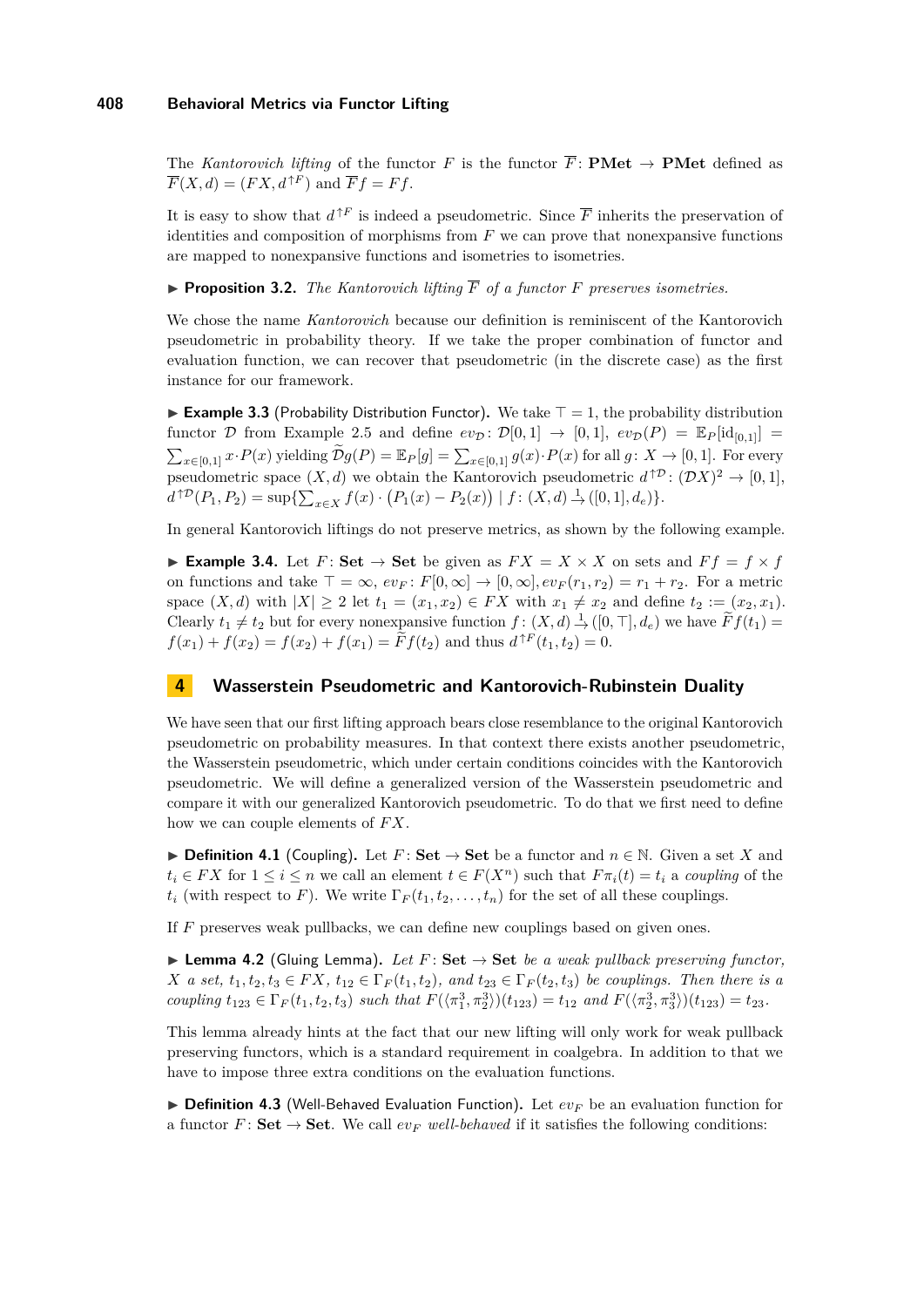- **1.**  $\widetilde{F}$  is monotone, i.e., for  $f, g: X \to [0, \top]$  with  $f \leq g$ , we have  $\widetilde{F}f \leq \widetilde{F}g$ .
- 2. For each  $t \in F([0, \top]^2)$  it holds that  $d_e(ev_F(t_1), ev_F(t_2)) \leq \widetilde{F}d_e(t)$  for  $t_i := F\pi_i(t)$ .
- **3.**  $ev_F^{-1}[\{0\}] = Fi[F\{0\}]$  where  $i: \{0\} \hookrightarrow [0, \top]$  is the inclusion map.

While the first condition of this definition is quite natural, the other two need to be explained. Condition 2 is needed to ensure that  $\overline{F}$ id<sub>[0, $\top$ ] =  $ev_F$ :  $F[0, \top] \rightarrow [0, \top]$  is nonexpansive once</sub>  $d_e$  is lifted to  $F[0, \top]$  (cf. the intuition behind the Kantorovich lifting, where we ensure that  $\widetilde{F}f$  is nonexpansive whenever f is nonexpansive). Furthermore Condition 3 intuitively says that exactly the elements of  $F\{0\}$  are mapped to 0 via  $ev_F$ . Before we define the Wasserstein pseudometric and the corresponding lifting, we take a look at an example of a functor together with a well-behaved evaluation function.

<span id="page-6-2"></span>**Example 4.4** (Finite Powerset Functor). Let  $\top = \infty$ . We take the finite powerset functor  $P_{fin}$  with evaluation function max:  $P_{fin}([0,\infty]) \to [0,\infty]$  with max  $\emptyset = 0$ . This evaluation function is well-behaved whereas min:  $\mathcal{P}_{\text{fin}}([0,\infty]) \to [0,\infty]$  is not well-behaved.

<span id="page-6-0"></span>**▶** Definition 4.5 (Wasserstein Pseudometric and Wasserstein Lifting). Let  $F$ : Set  $\rightarrow$  Set be a weak pullback preserving functor with well-behaved evaluation function  $ev_F$ . For every pseudometric space  $(X, d)$  the *Wasserstein pseudometric* on  $FX$  is the function  $d^{\downarrow F}$ :  $FX \times FX \rightarrow [0, \top]$  given by, for all  $t_1, t_2 \in FX$ ,

 $d^{\downarrow F}(t_1, t_2) := \inf \{ \widetilde{F} d(t) \mid t \in \Gamma_F(t_1, t_2) \}.$ 

We define the *Wasserstein lifting* of *F* to be the functor  $\overline{F}$ : **PMet**  $\rightarrow$  **PMet**,  $\overline{F}(X, d)$  =  $(FX, d^{\downarrow F}), \overline{F}f = Ff.$ 

This time it is not straightforward to prove that  $d^{\downarrow F}$  is a pseudometric, so we explicitly provide the following result. Its proof relies on all properties of well-behavedness of *ev<sup>F</sup>* and uses [Lemma 4.2](#page-5-1) which explains why we need a weak pullback preserving functor.

I **Proposition 4.6.** *The Wasserstein pseudometric is a well-defined pseudometric on F X.*

It is not hard to show functoriality of  $\overline{F}$  and, as before, the lifted functor preserves isometries.

**Proposition 4.7.** *The Wasserstein lifting*  $\overline{F}$  *of a functor*  $F$  *preserves isometries.* 

In contrast to our previous approach, metrics are preserved in certain situations.

<span id="page-6-3"></span>**Proposition 4.8** (Preservation of Metrics). Let  $(X, d)$  be a metric space and F be a functor. *If the infimum in [Definition 4.5](#page-6-0) is a minimum for all*  $t_1, t_2 \in FX$  *where*  $d^{\downarrow F}(t_1, t_2) = 0$  *then*  $d^{\downarrow F}$  *is a metric, thus also*  $\overline{F}(X, d) = (FX, d^{\downarrow F})$  *is a metric space.* 

Please note that a similar restriction for the Kantorovich lifting (i.e. requiring that the supremum in [Definition 3.1](#page-4-2) is a maximum) does not yield preservation of metrics: In [Example 3.4](#page-5-2) the supremum is always a maximum but we do not get a metric.

Let us now compare both lifting approaches. Whenever it is defined, the Wasserstein pseudometric is an upper bound for the Kantorovich pseudometric.

<span id="page-6-1"></span> $\blacktriangleright$  **Proposition 4.9.** Let F be a weak pullback preserving functor with well-behaved evaluation *function. Then for all pseudometric spaces*  $(X, d)$  *it holds that*  $d^{\uparrow F} \leq d^{\downarrow F}$ .

In general this inequality may be strict in general, as the following example shows.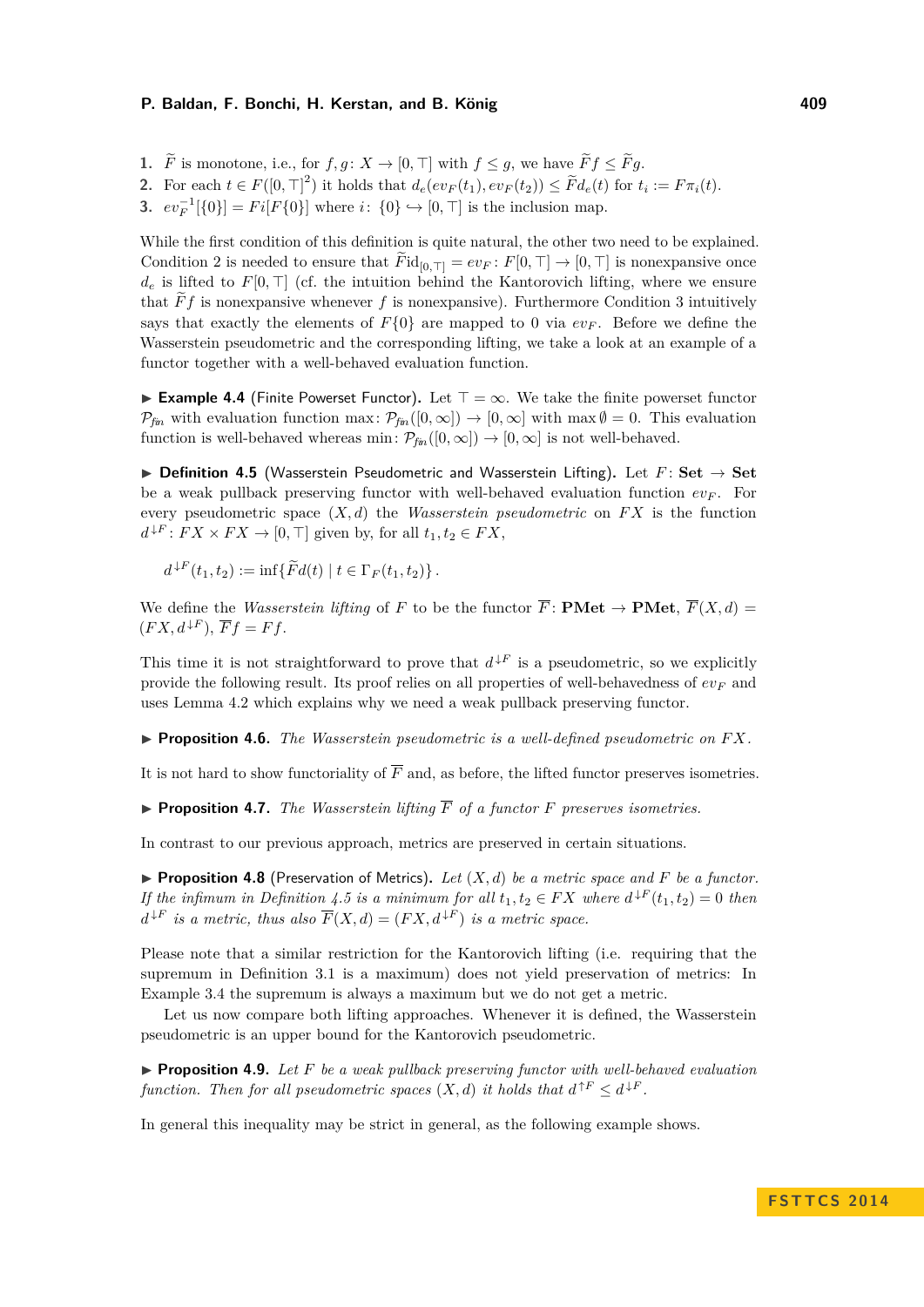► **Example 4.10.** The functor of [Example 3.4](#page-5-2) preserves weak pullbacks and the evaluation function is well-behaved. We continue the example and take  $t_1 = (x_1, x_2), t_2 = (x_2, x_1)$ . The unique coupling  $t \in \Gamma_F(t_1, t_2)$  is  $t = (x_1, x_2, x_2, x_1)$ . Using that *d* is a metric we conclude that  $d^{\downarrow F}(t_1, t_2) = \tilde{F}d(t) = d(x_1, x_2) + d(x_2, x_1) = 2d(x_1, x_2) > 0 = d^{\uparrow F}(t_1, t_2).$ 

When the inequality can be replaced by an equality we will in the following say that the Kantorovich-Rubinstein duality holds. In this case we obtain a canonical notion of distance on *FX*, given a pseudometric space  $(X, d)$ . To calculate the distance of  $t_1, t_2 \in FX$  it is then enough to find a nonexpansive function  $f: (X, d) \rightarrow (0, \top], d_e$  and a coupling  $t \in \Gamma_F(t_1, t_2)$ such that  $d_e(\widetilde{F}f(t_1), \widetilde{F}f(t_2)) = \widetilde{F}d_e(t)$ . Then, due to [Proposition 4.9,](#page-6-1) this value equals  $d^{\uparrow F}(t_1, t_2) = d^{\downarrow F}(t_1, t_2)$ . We will now take a look at some examples where the duality holds.

<span id="page-7-1"></span>**Example 4.11** (Identity Functor). Take  $F = Id$  with the identity evaluation map  $ev_{Id} =$  $id_{[0,1]}$ . For any  $t_1, t_2 \in X$ ,  $t := (t_1, t_2)$  is the unique coupling of  $t_1, t_2$ . Hence,  $d^{\downarrow F}(t_1, t_2) =$  $d(t_1, t_2)$ . With the function  $d(t_1, \_)$ :  $(X, d) \stackrel{1}{\rightarrow} ([0, \top], d_e)$  we obtain duality because we have  $d(t_1, t_2) = d_e(d(t_1, t_1), d(t_1, t_2)) \leq d^{\uparrow F}(t_1, t_2) \leq d^{\downarrow F}(t_1, t_2) = d(t_1, t_2)$  and thus equality. Similarly, if we define  $ev_{Id}(r) = c \cdot r$  for  $r \in [0, \top], 0 < c \leq 1$ , the Kantorovich and Wasserstein liftings coincide and we obtain the discounted distance  $d^{\uparrow F}(t_1, t_2) = d^{\downarrow F}(t_1, t_2) = c \cdot d(t_1, t_2)$ .

**Example 4.12** (Probability Distribution Functor). The functor  $D$  of [Example 3.3](#page-5-0) preserves weak pullbacks [\[19\]](#page-11-6) and the evaluation function  $ev_{\mathcal{D}}$  is well-behaved. We recover the usual Wasserstein pseudometric  $d^{D}(P_1, P_2) = \inf \{ \sum_{x_1, x_2 \in X} d(x_1, x_2) \cdot P(x_1, x_2) \mid P \in \Gamma_{\mathcal{D}}(P_1, P_2) \}$ and the Kantorovich-Rubinstein duality [\[24\]](#page-12-2) from transportation theory for the discrete case.

<span id="page-7-2"></span>**► Example 4.13** (Finite Powerset Functor and Hausdorff Pseudometric). Let  $\top = \infty$ ,  $F = \mathcal{P}_{\text{fin}}$ with evaluation map  $ev_{\mathcal{P}_{fin}}: \mathcal{P}_{fin}([0,\infty]) \to [0,\infty], ev_{\mathcal{P}_{fin}}(R) = \max R$  with  $\max \emptyset = 0$  (as in [Example 4.4\)](#page-6-2). In this setting we obtain duality and both pseudometrics are equal to the Hausdorff pseudometric  $d_H$  on  $\mathcal{P}_{fin}(X)$  which is defined as, for all  $X_1, X_2 \in \mathcal{P}_{fin}(X)$ ,

$$
d_H(X_1, X_2) = \max \left\{ \max_{x_1 \in X_1} \min_{x_2 \in X_2} d(x_1, x_2), \max_{x_2 \in X_2} \min_{x_1 \in X_1} d(x_1, x_2) \right\}.
$$

Note that the distance is  $\infty$ , if either  $X_1$  or  $X_2$  is empty.

It is also illustrative to consider the countable powerset functor. Using the supremum as evaluation function, one obtains again the Hausdorff pseudometric (with supremum/infimum replacing maximum/minimum). However, in this case the Hausdorff distance of different countable sets might be 0, even if we lift a metric. This shows that in general the Wasserstein lifting does not preserve metrics but we need an extra condition, e.g. the one in [Proposition 4.8.](#page-6-3)

# **5 Lifting Multifunctors**

Our two approaches can easily be generalized<sup>[2](#page-7-0)</sup> to lift a multifunctor  $F: Set^{n} \rightarrow Set$  (for  $n \in \mathbb{N}$ ) in a similar sense as given by [Definition 2.7](#page-4-3) to a multifunctor  $\overline{F}$ : **PMet**<sup>*n*</sup>  $\rightarrow$  **Set**. The only difference is that we start with *n* pseudometric spaces instead of one. Now we need an *evaluation function*  $ev_F: F([0, T], \ldots, [0, T]) \rightarrow [0, T]$  which we call *wellbehaved* if it satisfies conditions similar to [Definition 4.3](#page-5-3) and which gives rise to an evaluation multifunctor  $\tilde{F}: (\mathbf{Set}/[0, \top])^n \to \mathbf{Set}/[0, \top]$ . Given  $t_1, t_2 \in F(X_1, \ldots, X_n)$  we

<span id="page-7-0"></span> $2$  The details are spelled out in [\[3\]](#page-11-3), here we provide just the basic ideas.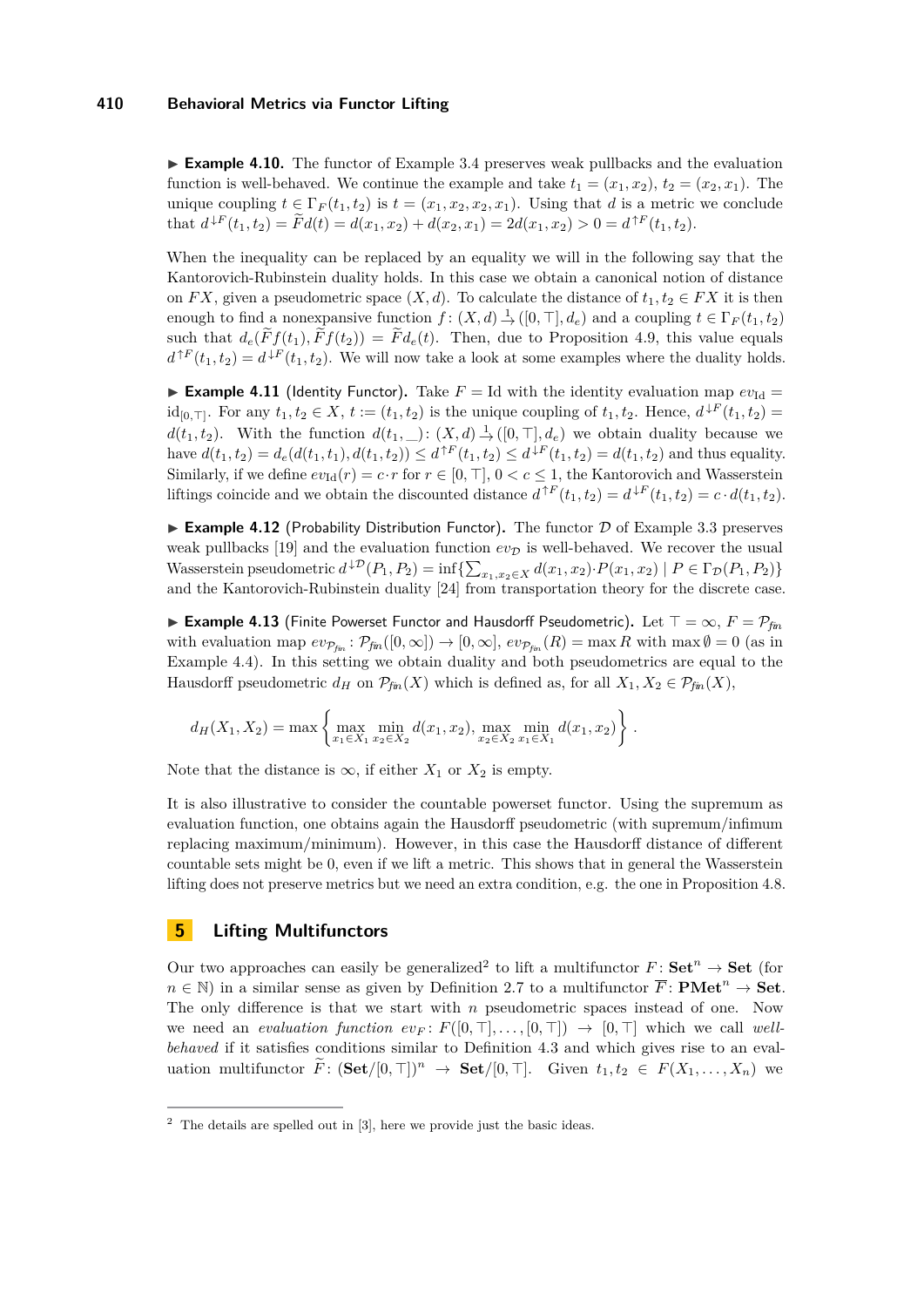write again  $\Gamma_F(t_1, t_2) \subseteq F(X_1^2, \ldots, X_n^2)$  for the set of couplings which is defined analo- $1, \ldots, \Lambda_n$ gously to [Definition 4.1.](#page-5-4) For pseudometrics  $d_i: X_i^2 \to [0, \top]$ , we can then define the *Kan* $t$ *torovich/Wasserstein pseudometric*  $d_{1,...,n}^{\uparrow F}, d_{1,...,n}^{\downarrow F}$ :  $F(X_1,...,X_n) \times F(X_1,...,X_n) \to [0, \top],$ as  $d_{1,...,n}^{\uparrow F}(t_1,t_2) := \sup \{ d_e(\widetilde{F}(f_1,...,f_n)(t_1), \widetilde{F}(f_1,...,f_n)(t_2)) \mid f_i \colon (X_i,d_i) \to ([0,\top],d_e) \}$ and  $d_{1,\dots,n}^{\downarrow F}(t_1,t_2) := \inf \{ \widetilde{F}(d_1,\dots,d_n)(t) \mid t \in \Gamma_F(t_1,t_2) \}$ . This setting grants us access to new examples such as the product and the coproduct bifunctors.

<span id="page-8-0"></span>▶ **Example 5.1** (Product Bifunctor). For the product bifunctor  $F:$  Set<sup>2</sup> → Set where  $F(X_1, X_2) = X_1 \times X_2$  and  $F(f_1, f_2) = f_1 \times f_2$  we consider the evaluation function max:  $[0, \top]^2 \rightarrow [0, \top]$  and for fixed parameters  $c_1, c_2 \in (0, 1]$  and  $p \in \mathbb{N}$  the function  $\rho: [0, \top]^2 \to [0, \top], \ \rho(x_1, x_2) = (c_1 x_1^p + c_2 x_2^p)^{1/p}$ . These functions are well-behaved, the Kantorovich-Rubinstein duality holds and the supremum [infimum] of the Kantorovich [Wasserstein] pseudometrics is always a maximum [minimum]. For the first function we obtain the ∞-product pseudometric  $d_{\infty}((x_1, x_2), (y_1, y_2)) = \max(d_1(x_1, y_1), d_2(x_2, y_2))$ and for the other function the weighted *p*-product pseudometric  $d_p((x_1, x_2), (y_1, y_2))$  =  $(c_1 d_1^p(x_1, y_1) + c_2 d_2^p(x_2, y_2))^{1/p}.$ 

Note that the pseudometric space  $(X_1 \times X_2, d_\infty)$  is the usual binary (category theoretic) product of  $(X_1, d_1)$  and  $(X_2, d_2)$ . Similarly, we can also obtain the binary coproduct.

<span id="page-8-1"></span>▶ **Example 5.2** (Coproduct Bifunctor). For the coproduct bifunctor  $F:$  Set<sup>2</sup> → Set, where *F*(*X*<sub>1</sub>*, X*<sub>2</sub>) = *X*<sub>1</sub> + *X*<sub>2</sub> = *X*<sub>1</sub> × {1} ∪ *X*<sub>2</sub> × {2} and *F*(*f*<sub>1</sub>*, f*<sub>2</sub>) = *f*<sub>1</sub> + *f*<sub>2</sub> we take the evaluation function  $ev_F$ :  $[0, \top]$  +  $[0, \top]$   $\rightarrow$   $[0, \top]$ ,  $ev_F(x, i) = x$ . This function is well-behaved, the Kantorovich-Rubinstein duality holds and the supremum of the Kantorovich pseudometric is always a maximum whereas the infimum of the Wasserstein pseudometric is a minimum if and only if any coupling of the two elements exists. We obtain the coproduct pseudometric *d*<sub>+</sub> where  $d_{+}((x_1, i_1), (x_2, i_2))$  is equal to  $d_i(x_1, x_2)$  if  $i_1 = i_2 = i$  and equal to  $\top$  otherwise.

# **6 Final Coalgebra and Coalgebraic Behavioral Pseudometrics**

In this section we assume an arbitrary lifting  $\overline{F}$ : **PMet**  $\rightarrow$  **PMet** of an endofunctor *F* on **Set**. For any pseudometric space  $(X, d)$  we write  $d^F$  for the pseudometric obtained by applying  $\overline{F}$  to  $(X, d)$ . Such a lifting can be obtained as described earlier, but also by taking a lifted multifunctor and fixing all parameters apart from one, or by the composition of such functors. The following result ensures that if  $\kappa$ :  $\Omega \to F\Omega$  is a final *F*-coalgebra, then there is also a final  $\overline{F}$ -coalgebra which is constructed by simply enriching  $\Omega$  with a pseudometric  $d_{\Omega}$ .

<span id="page-8-2"></span>**► Theorem 6.1.** Let  $\overline{F}$ : **PMet**  $\rightarrow$  **PMet** be a lifting of a functor  $F$ : Set  $\rightarrow$  Set which has a *final coalgebra*  $\kappa \colon \Omega \to F\Omega$ *. For every ordinal i* we construct a pseudometric  $d_i \colon \Omega \times \Omega \to [0, \top]$ *as follows:*  $d_0 := 0$  *is the zero pseudometric,*  $d_{i+1} := d_i^F \circ (\kappa \times \kappa)$  *for all ordinals i and*  $d_j = \sup_{i \leq j} d_i$  *for all limit ordinals j. This sequence converges for some ordinal*  $\theta$ *, i.e.*  $d_{\theta} = d_{\theta}^{F} \circ (\kappa \times \kappa)$ *. Moreover*  $\kappa \colon (\Omega, d_{\theta}) \to (F\Omega, d_{\theta}^{F})$  *is the final*  $\overline{F}$ *-coalgebra.* 

We noted that for any set  $X$ , the set of pseudometrics over  $X$ , with pointwise order, is a complete lattice. Moreover the lifting  $\overline{F}$  induces a monotone function  $\overline{F}$  which maps any pseudometric *d* on *X* to  $d^F$  on *FX*. If, additionally, such function is  $\omega$ -continuous, i.e., it preserves the supremum of *ω*-chains, the construction in [Theorem 6.1](#page-8-2) will converge in at most  $\omega$  steps, i.e.,  $d_{\theta} = d_{\omega}$ . We show in [\[3\]](#page-11-3) that the liftings induced by the finite powerset functor and the probability distribution functor with finite support are *ω*-continuous. The arguments used for convergence here suggests a connection with the work in [\[20\]](#page-11-7), which provides fixed-point results for metric functors which are not locally contractive.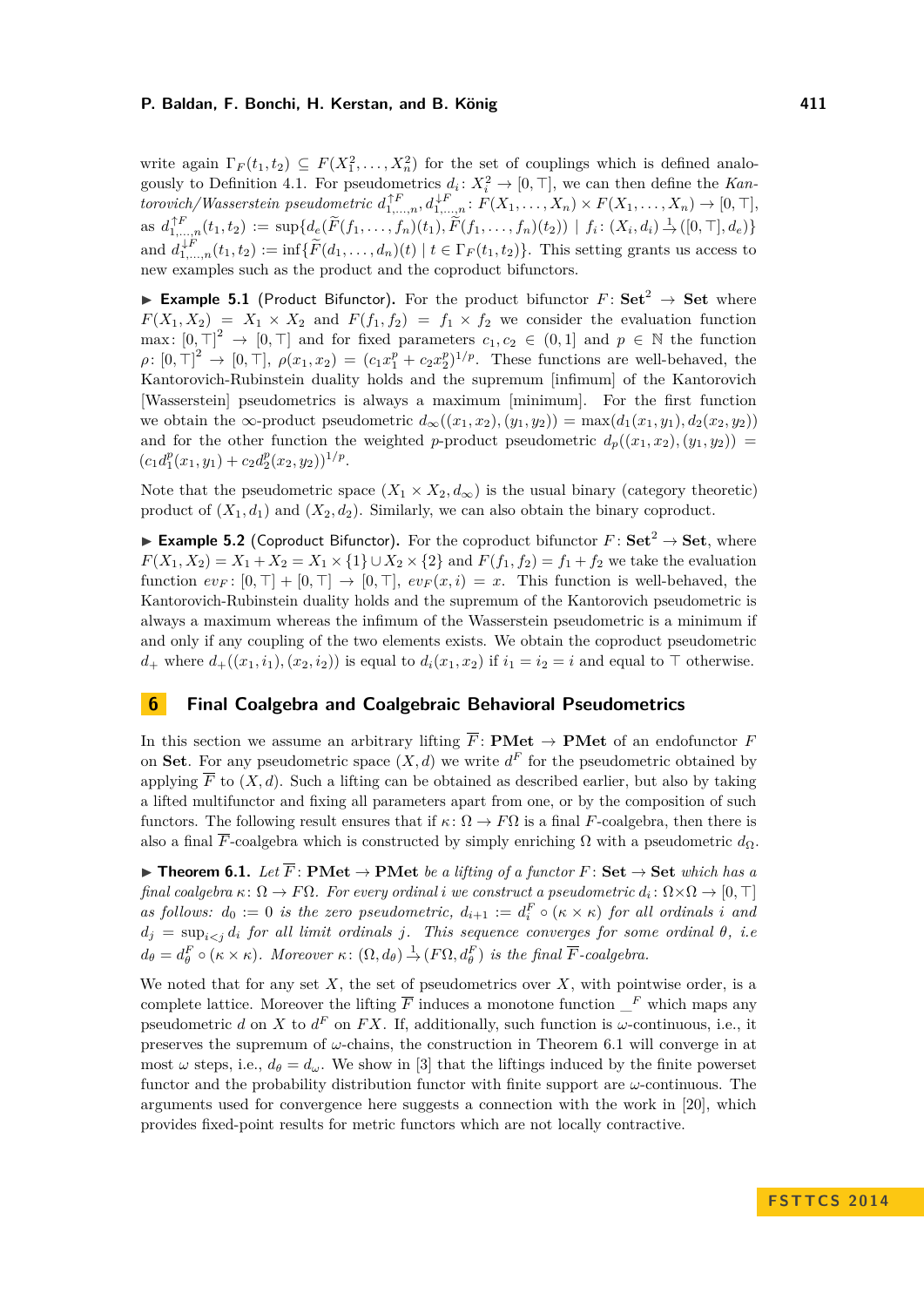Beyond equivalences of states, in **PMet** we can measure the distance of behaviors in the final coalgebra. More precisely, the *behavioral distance* of two states  $x, y \in X$  of some coalgebra  $\alpha: X \to FX$  is defined via the pseudometric  $bd(x, y) = d_\theta(\llbracket x \rrbracket, \llbracket y \rrbracket)$ . Such distances can be computed analogously to  $d_{\theta}$  above, replacing  $\kappa \colon \Omega \to F\Omega$  by  $\alpha$ . This way we do not need to explore the entire final coalgebra (which might be too large) but can restrict to the interesting part.

<span id="page-9-1"></span>**Theorem 6.2.** Let the chain of the  $d_i$  converge in  $\theta$  steps and  $\overline{F}$  preserve isometries. Let furthermore  $\alpha: X \to FX$  be an arbitrary coalgebra. For all ordinals *i* we define a *pseudometric*  $e_i: X \times X \to [0, \top]$  *as follows:*  $e_0$  *is the zero pseudometric,*  $e_{i+1} = e_i^F \circ (\alpha \times \alpha)$ *for all ordinals i* and  $e_j = \sup_{i \leq j} e_i$  *for all limit ordinals j. Then we reach a fixed point after*  $\zeta \leq \theta$  *steps, i.e.*  $e_{\zeta} = e_{\zeta}^F \circ (\alpha \times \alpha)$ *, such that*  $bd = e_{\zeta}$ *.* 

Since  $d_{\theta}$  is a pseudometric, we have that if  $\llbracket x \rrbracket = \llbracket y \rrbracket$  then  $bd(x, y) = 0$ . The other direction does not hold in general: for this  $d_{\theta}$  has to be a proper metric. [Theorem 6.5](#page-9-0) at the end of this section provides sufficient conditions guaranteeing this property.

To this aim, we proceed by recalling the final coalgebra construction via the final chain which was first presented in the dual setting (free/initial algebra).

▶ **Definition 6.3** (Final Coalgebra Construction [\[1\]](#page-11-8)). Let **C** be a category with terminal object **1** and limits of ordinal-indexed cochains. For any functor  $F: \mathbf{C} \to \mathbf{C}$  the *final chain* consists of objects  $W_i$  for all ordinals *i* and *connection morphisms*  $p_{i,j}: W_j \to W_i$  for all ordinals  $i \leq j$ . The objects are defined as  $W_0 := 1$ ,  $W_{i+1} := FW_i$  for all ordinals *i*, and  $W_j := \lim_{i \le j} W_i$  for all limit ordinals *j*. The morphisms are determined by  $p_{0,i} := \dots W_i \to \mathbf{1}, p_{i,i} = id_{W_i}$  for all ordinals *i*,  $p_{i+1,j+1} := F p_{i,j}$  for all ordinals  $i < j$  and if *j* is a limit ordinal the  $p_{i,j}$  are the morphisms of the limit cone. They satisfy  $p_{i,k} = p_{i,j} \circ p_{j,k}$  for all ordinals  $i \leq j \leq k$ . We say that the chain *converges* in  $\lambda$  steps if  $p_{\lambda,\lambda+1}: W_{\lambda+1} \to W_{\lambda}$  is an iso.

This construction does not necessarily converge, but if it does, we get a final coalgebra.

▶ **Proposition 6.4** ([\[1\]](#page-11-8)). Let **C** be a category with terminal object 1 and limits of ordinal*indexed cochains. If the final chain of a functor*  $F: \mathbf{C} \to \mathbf{C}$  *converges in*  $\lambda$  *steps then*  $p_{\lambda,\lambda+1}^{-1}: W_{\lambda} \to FW_{\lambda}$  *is the final coalgebra.* 

We now show under which circumstances  $d_{\theta}$  is a metric and how our construction relates to the construction of the final chain.

<span id="page-9-0"></span>**► Theorem 6.5.** Let  $\overline{F}$ : **PMet**  $\rightarrow$  **PMet** *be a lifting of a functor*  $F$ : **Set**  $\rightarrow$  **Set** *which has a final coalgebra*  $\kappa : \Omega \to F\Omega$ *. Assume that*  $\overline{F}$  *preserves isometries and metrics, that the final chain for F converges and the chain of the*  $d_i$  *converges in*  $\theta$  *steps. Then*  $d_{\theta}$  *is a metric, i.e. for*  $x, y \in \Omega$  *we have*  $d_{\theta}(x, y) = 0 \iff x = y$ *.* 

We will now get back to the examples studied at the beginning of the paper [\(Example 2.5](#page-3-1) and [Example 2.6\)](#page-3-2) and discuss in which sense they are instances of our framework.

► Example 6.6 (Probabilistic Transition System, revisited). To model the behavioral distance from [Example 2.5](#page-3-1) in our framework, we set  $\top = 1$  and proceed to lift the following three functors: we first consider the identity functor Id with evaluation map  $ev_{Id}$ : [0, 1]  $\rightarrow$  [0, 1],  $ev_{\text{Id}}(z) = c \cdot z$  in order to integrate the discount [\(Example 4.11\)](#page-7-1). Then, we take the coproduct with the singleton metric space [\(Example 5.2\)](#page-8-1). The combination of the two functors yields the discrete version of the refusal functor of [\[23\]](#page-12-0), namely  $\overline{R}(X, d) = (X + 1, \hat{d})$  where  $\hat{d}$  is taken from [Example 2.5.](#page-3-1) Finally, we lift the probability distribution functor  $\mathcal D$  to obtain  $\overline{\mathcal D}$ [\(Example 3.3\)](#page-5-0). All functors satisfy the Kantorovich-Rubinstein duality and preserve metrics.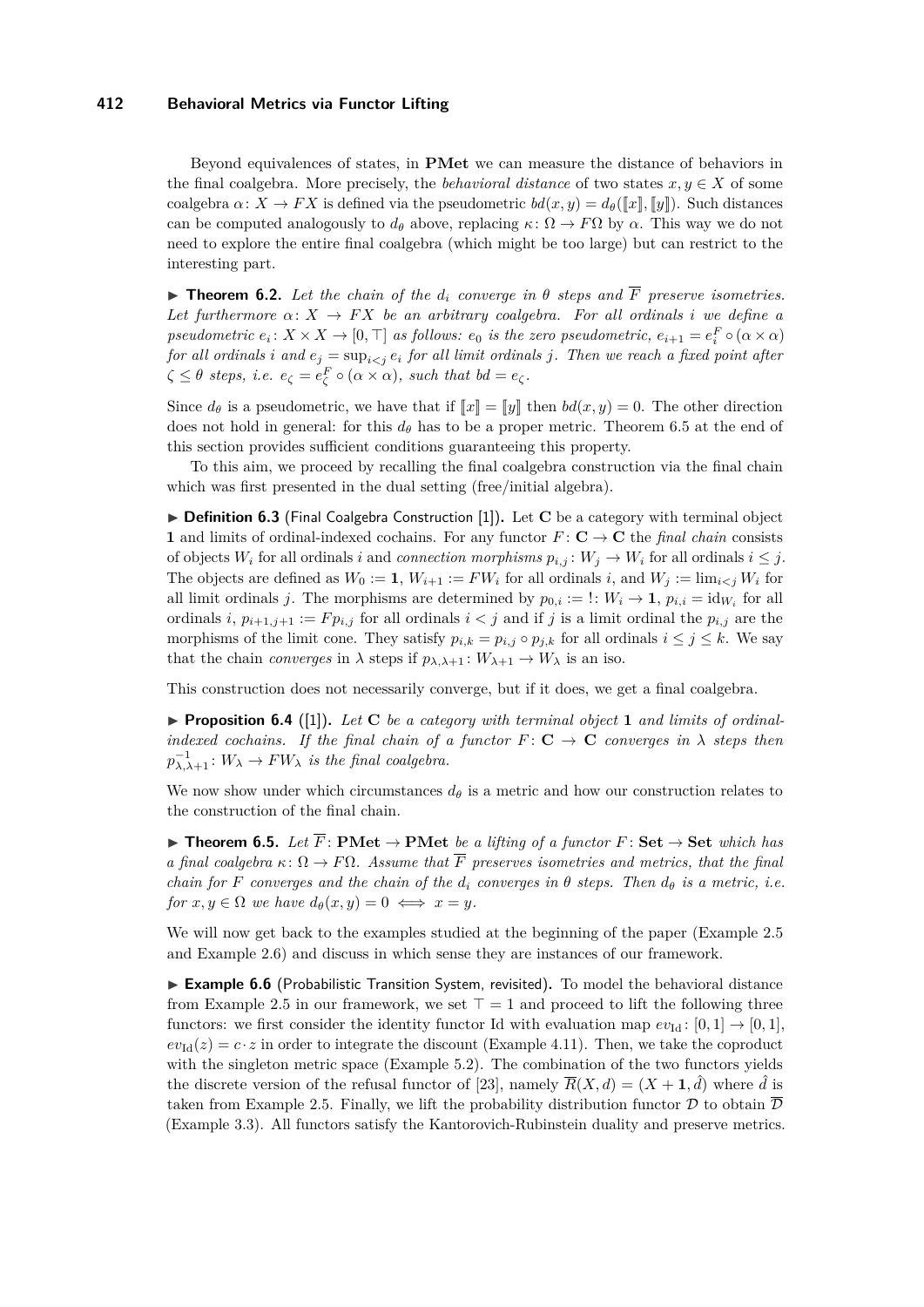It is readily seen that  $\overline{\mathcal{D}}(\overline{R}(X,d)) = (\mathcal{D}(X+1), \overline{d})$ , where  $\overline{d}$  is defined as in [Example 2.5\)](#page-3-1). Then, the least solution of  $d(x, y) = \overline{d}(\alpha(x), \alpha(y))$  can be computed as in [Theorem 6.2.](#page-9-1)

<span id="page-10-0"></span>▶ Example 6.7 (Metric Transition Systems, revisited). To obtain propositional distances in metric transition systems we set  $\top = \infty$ . We also define, for the auxiliary functor *G*, an evaluation function  $ev_G$ :  $G([0,\infty],\ldots,[0,\infty]) \to [0,\infty]$  with  $ev_G(u) = \max_{r\in\Sigma} u(r)$ . Let  $\overline{G}$  be the corresponding lifted functor. It can be shown, similarly to [Example 5.1,](#page-8-0) that the Kantorovich-Rubinstein duality holds and metrics are preserved. We instantiate the given pseudometric spaces  $(M_{r_i}, d_{r_i})$  as parameters and obtain the functor  $F(X, d) =$  $G((M_{r_1}, d_{r_1}), \ldots, (M_{r_n}, d_{r_n})) \times \mathcal{P}_{fin}(X, d)$  (for the lifting of the powerset functor see [Exam](#page-7-2)[ple 4.13\)](#page-7-2). Then, via [Theorem 6.2,](#page-9-1) we obtain exactly the least solution of [\(1\)](#page-3-0) in [Example 2.6.](#page-3-2)

### **7 Related and Future Work**

The ideas for our framework are heavily influenced by work on quantitative variants of (bisimulation) equivalence of probabilistic systems. In that context at first Giacalone et al. [\[12\]](#page-11-9) observed that probabilistic bisimulation [\[16\]](#page-11-10) is too strong and therefore introduced a metric based on the notion of  $\varepsilon$ -bisimulations.

Using a logical characterization of bisimulation for labelled Markov processes (LMP) [\[8\]](#page-11-11), Desharnais et al. defined a family of metrics between these LMPs [\[9\]](#page-11-0) via functional expressions: if evaluated on a state of an LMP, such a functional expression measures the extent to which a formula is satisfied in that state. A different, coalgebraic approach, which inspired ours, is used by van Breugel et al. [\[23\]](#page-12-0). As presented in more detail in the examples above, they define a pseudometric on probabilistic systems via the Kantorovich pseudometric for probability measures. Moreover, they show in [\[22\]](#page-12-3) that this metric is related to the logical pseudometric by Desharnais et al.

Our framework provides a toolbox to determine behavioral distances for different types of transition systems modeled as coalgebras. Moreover, the liftings introduced in this paper pave the way to extend several coalgebraic methods to reason about quantitative properties of systems. For instance the bisimulation proof principle, which allows to check behavioral equivalence, assumes a specific meaning in **PMet**: every coalgebra  $\alpha: (X, d) \to \overline{F}(X, d)$ *coinductively proves* that the behavioral distance *bd* of the underlying *F*-coalgebra on **Set** is smaller or equal than *d*. Indeed, since  $[\![\ ]\!]$  is nonexpansive,  $d \geq d_\theta([\![\ ]\!], [\![\ ]\!]) = bd$ . This principle, which has already been stated in different formulations (see e.g.  $[7, 10, 21]$  $[7, 10, 21]$  $[7, 10, 21]$  $[7, 10, 21]$  $[7, 10, 21]$ ), can now be enhanced via *up-to techniques* by exploiting the liftings introduced in this paper and the coalgebraic understanding of such enhancements given in [\[4\]](#page-11-14).

Since up-to techniques can exponentially improve algorithms for equivalence-checking, we hope that they could also optimize some of the algorithms for computing (or approximating) behavioral distances [\[23,](#page-12-0) [21,](#page-12-4) [5,](#page-11-15) [2\]](#page-11-16). At this point, it is worth recalling that the Kantorovich-Rubinstein duality has been exploited in [\[23\]](#page-12-0) for defining one of these algorithms: the characterization given by the Wasserstein metric allows to reduce to linear programming.

Another line of research potentially stemming from our work concerns the so-called *abstract GSOS* [\[15\]](#page-11-17) which provides abstract coalgebraic conditions ensuring compositionality of behavioral equivalence (with respect to some operators). By taking our lifting to **PMet**, abstract GSOS guarantees the nonexpansiveness of behavioral distance, a property that has captured the interest of several researchers [\[9,](#page-11-0) [11\]](#page-11-18). The main technical challenge would be to lift to **PMet** not only functors, but also distributive laws. Lifting of distributive laws would also be needed for defining *linear behavioral distances*, exploiting the coalgebraic account of trace semantics based on Kleisli categories [\[14\]](#page-11-19).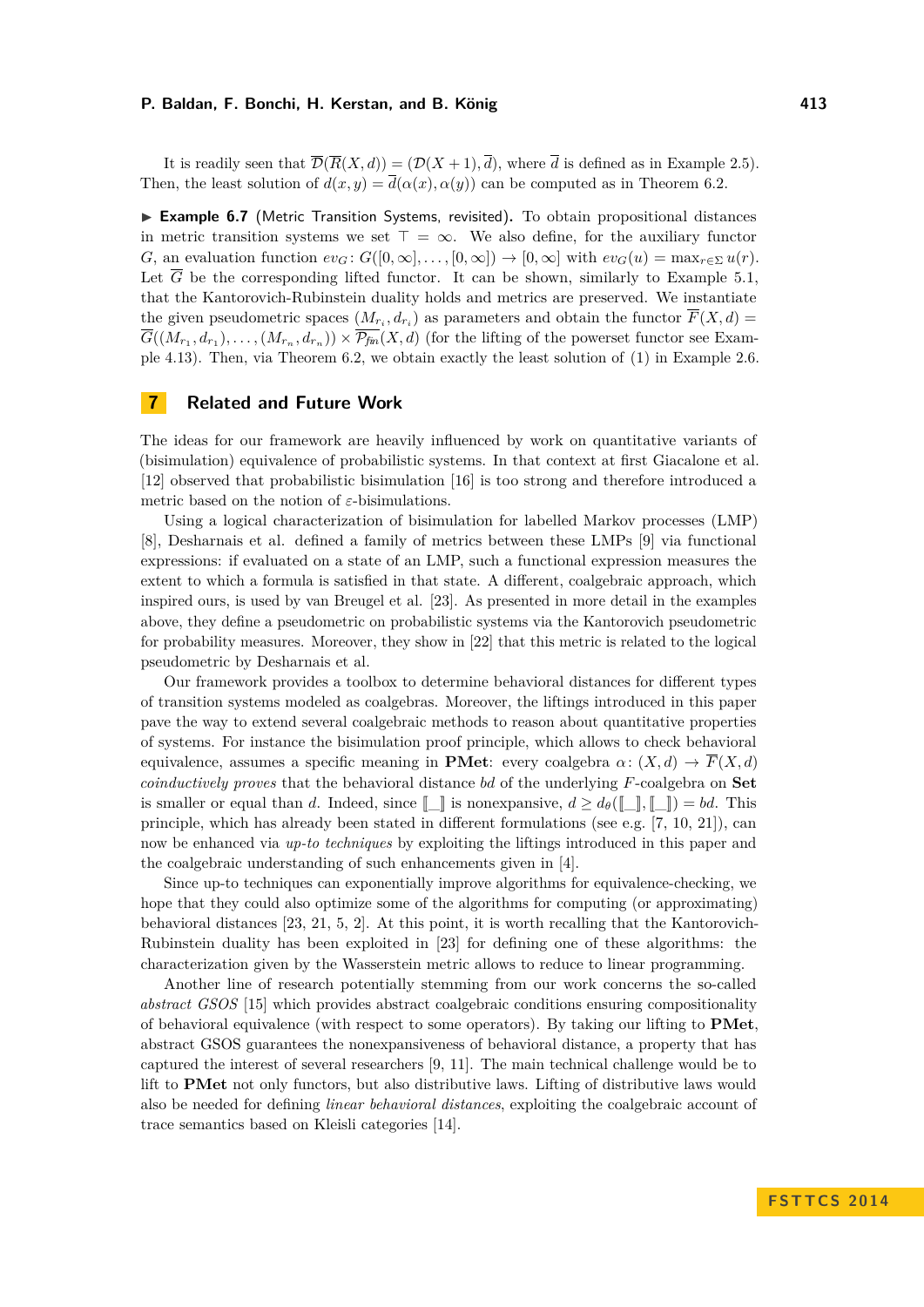We finally observe that the chains of Theorems [6.1](#page-8-2) and [6.2](#page-9-1) can be understood in terms of fibrations along the lines of [\[13\]](#page-11-4). A detailed comparison with [\[13\]](#page-11-4) can be found in [\[3\]](#page-11-3).

**Acknowledgements.** The authors are grateful to Franck van Breugel, Neil Ghani and Daniela Petrişan for several precious suggestions and inspiring discussions. The second author acknowledges the support by project ANR 12IS0 2001 PACE.

#### **References**

- <span id="page-11-8"></span>**1** Jiří Adámek. Free algebras and automata realizations in the language of categories. *Commentationes Mathematicae Universitatis Carolinae*, 015(4):589–602, 1974.
- <span id="page-11-16"></span>**2** Giorgio Bacci, Giovanni Bacci, Kim G. Larsen, and Radu Mardare. On-the-fly exact computation of bisimilarity distances. In *Proc. of TACAS'13*, pages 1–15, 2013.
- <span id="page-11-3"></span>**3** Paolo Baldan, Filippo Bonchi, Henning Kerstan, and Barbara König. Behavioral metrics via functor lifting. Extended version with proofs, see [arXiv:1410.3385](http://arxiv.org/abs/1410.3385), 2014.
- <span id="page-11-14"></span>**4** Filippo Bonchi, Daniela Petrisan, Damien Pous, and Jurriaan Rot. Coinduction up to in a fibrational setting. In *Proc. of CSL-LICS'14*, 2014.
- <span id="page-11-15"></span>**5** Di Chen, Franck van Breugel, and James Worrell. On the complexity of computing probabilistic bisimilarity. In *Proc. of FoSSaCS'12*, volume 7213 of *LNCS*, pages 437–451, 2012.
- <span id="page-11-1"></span>**6** Luca de Alfaro, Marco Faella, and Mariëlle Stoelinga. Linear and branching system metrics. *IEEE Transactions on Software Engineering*, 25(2), 2009.
- <span id="page-11-12"></span>**7** Yuxin Deng, Tom Chothia, Catuscia Palamidessi, and Jun Pang. Metrics for action-labelled quantitative transition systems. *ENTCS*, 153(2):79–96, 2006.
- <span id="page-11-11"></span>**8** Josée Desharnais, Abbas Edalat, and Prakash Panangaden. Bisimulation for labelled Markov processes. *Information and Computation*, 179(2):163–193, 2002.
- <span id="page-11-0"></span>**9** Josée Desharnais, Vineet Gupta, Radha Jagadeesan, and Prakash Panangaden. Metrics for labelled Markov processes. *TCS*, 318(3):323–354, 2004.
- <span id="page-11-13"></span>**10** Joseé Desharnais, Radha Jagadeesan, Vineet Gupta, and Prakash Panangaden. The metric analogue of weak bisimulation for probabilistic processes. In *Proc. of LICS'02*, pages 413– 422. IEEE, 2002.
- <span id="page-11-18"></span>**11** Daniel Gebler and Simone Tini. Compositionality of approximate bisimulation for probabilistic systems. In *Proc. of EXPRESS/SOS'13*, pages 32–46, 2013.
- <span id="page-11-9"></span>**12** Alessandro Giacalone, Chi-Chang Jou, and Scott A. Smolka. Algebraic reasoning for probabilistic concurrent systems. In *Proc. IFIP TC2 Working Conference on Programming Concepts and Methods*, pages 443–458. North-Holland, 1990.
- <span id="page-11-4"></span>**13** Ichiro Hasuo, Kenta Cho, Toshiki Kataoka, and Bart Jacobs. Coinductive predicates and final sequences in a fibration. *ENTCS*, 298:197–214, 2013.
- <span id="page-11-19"></span>**14** Ichiro Hasuo, Bart Jacobs, and Ana Sokolova. Generic trace semantics via coinduction. *LMCS*, 3 (4:11):1–36, November 2007.
- <span id="page-11-17"></span>**15** Bartek Klin. Bialgebras for structural operational semantics: An introduction. *TCS*, 412(38):5043–5069, 2011.
- <span id="page-11-10"></span>**16** Kim G. Larsen and Arne Skou. Bisimulation through probabilistic testing. In *Proc. of POPL'89*, pages 344–352, 1989.
- <span id="page-11-2"></span>**17** J. J. M. M. Rutten. Universal coalgebra: a theory of systems. *TCS*, 249:3–80, 2000.
- <span id="page-11-5"></span>**18** Lutz Schröder. Expressivity of coalgebraic modal logic: The limits and beyond. *TCS*, 390(2–3):230–247, 2008.
- <span id="page-11-6"></span>**19** Ana Sokolova. Probabilistic systems coalgebraically: A survey. *TCS*, 412(38):5095–5110, 2011. CMCS Tenth Anniversary Meeting.
- <span id="page-11-7"></span>**20** Franck van Breugel, Claudio Hermida, Michael Makkai, and James Worrell. Recursively defined metric spaces without contraction. *TCS*, 380(1–2):143–163, July 2007.